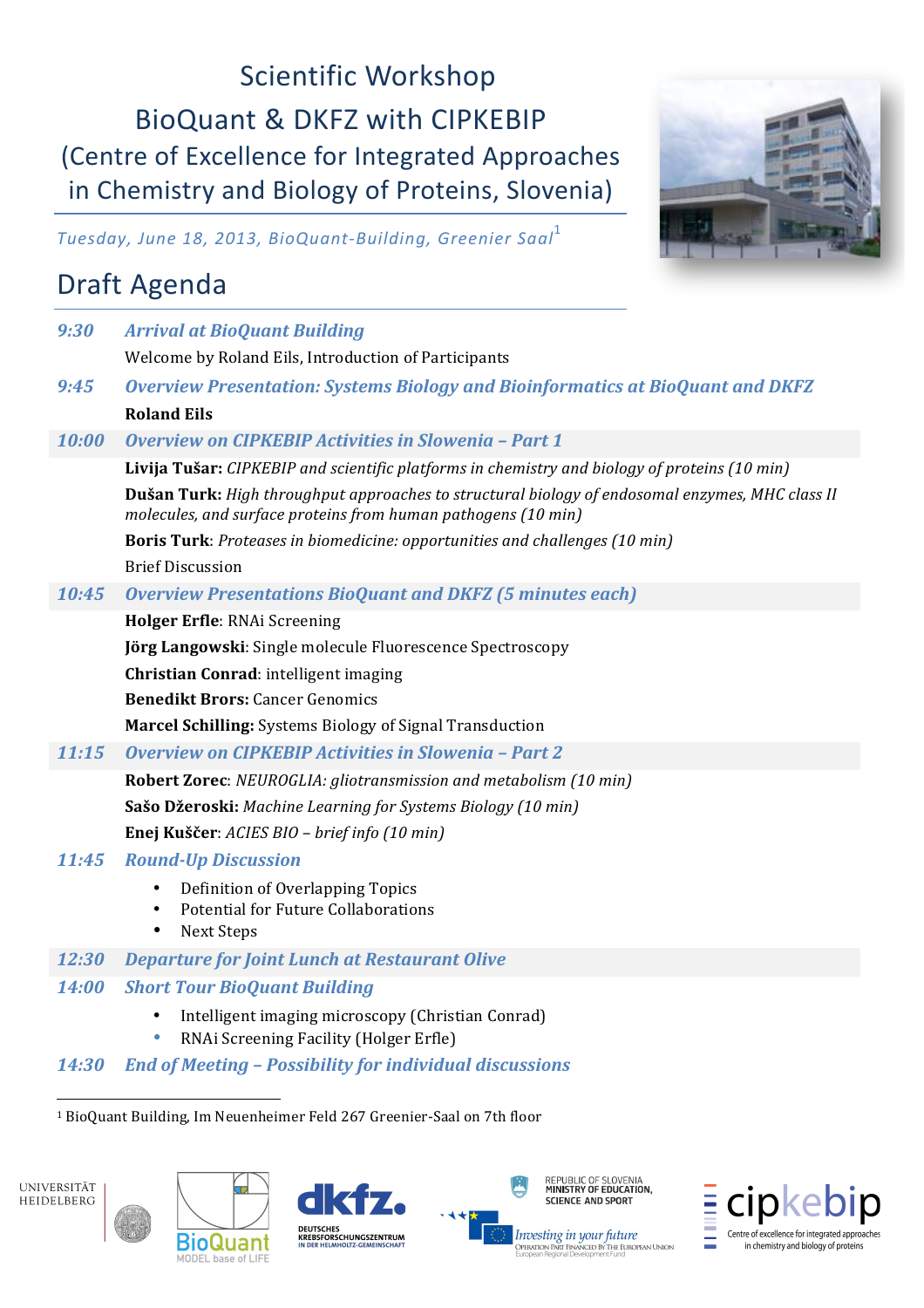# For Information: Accompanying BioQuant Special Seminar

Date/time: Monday, June 17, 4:00 PM

Location: BioQuant (INF 267) Seminar room ground floor

#### Speaker: Saso Dzeroski

Jozef Stefan Institute (JSI); Centre of Excellence for Integrated Approaches in Chemistry and Biology of Proteins (CIPKEBIP); and Jozef Stefan International Postgraduate School (JSIPS).

Title: What can Predictive Clustering approaches do for Systems Biologists: Integrating time series, siRNA screening and imaging data using novel Machine Learning methods

# Participants CIPKEBIP (Centre of Excellence for Integrated Approaches in Chemistry and **Biology of Proteins, Slovenia)**

- $\bullet$ Dr. Livija Tušar, General Director
- Prof. Dr. Dušan Turk, Scientific Director  $\bullet$
- Prof. Dr. Boris Turk
- Akad. Prof. Dr. Robert Zorec
- · Prof. Dr. Sašo Džeroski
- Dr. Enej Kuščer  $\bullet$

# **Participants from DKFZ Heidelberg and BioQuant, Heidelberg University**

- Prof. Dr. Roland Eils, Division Head Theoretical Bioinformatics and Acting Director of BioQuant -DKFZ and BioOuant
- Dr. Benedikt Brors, Group Leader Computational Oncology, eilslabs DKFZ
- Dr. Christian Conrad, Group Leader intelligent imaging, eilslabs DKFZ and BioQuant  $\bullet$
- Dr. Holger Erfle, Head RNAi Screening Facility BioQuant
- Prof. Dr. Jörg Langowski, Division Head Biophysics of Macromolecules DKFZ
- Dr. Matthias Schlesner, Group Leader Cancer Genomics, eilslabs DKFZ
- Dr. Marcel Schilling, Senior Postdoc, Division of Systems Biology of Signal Transduction DKFZ
- Dr. Jan Eufinger, Scientific Management, eilslabs DKFZ







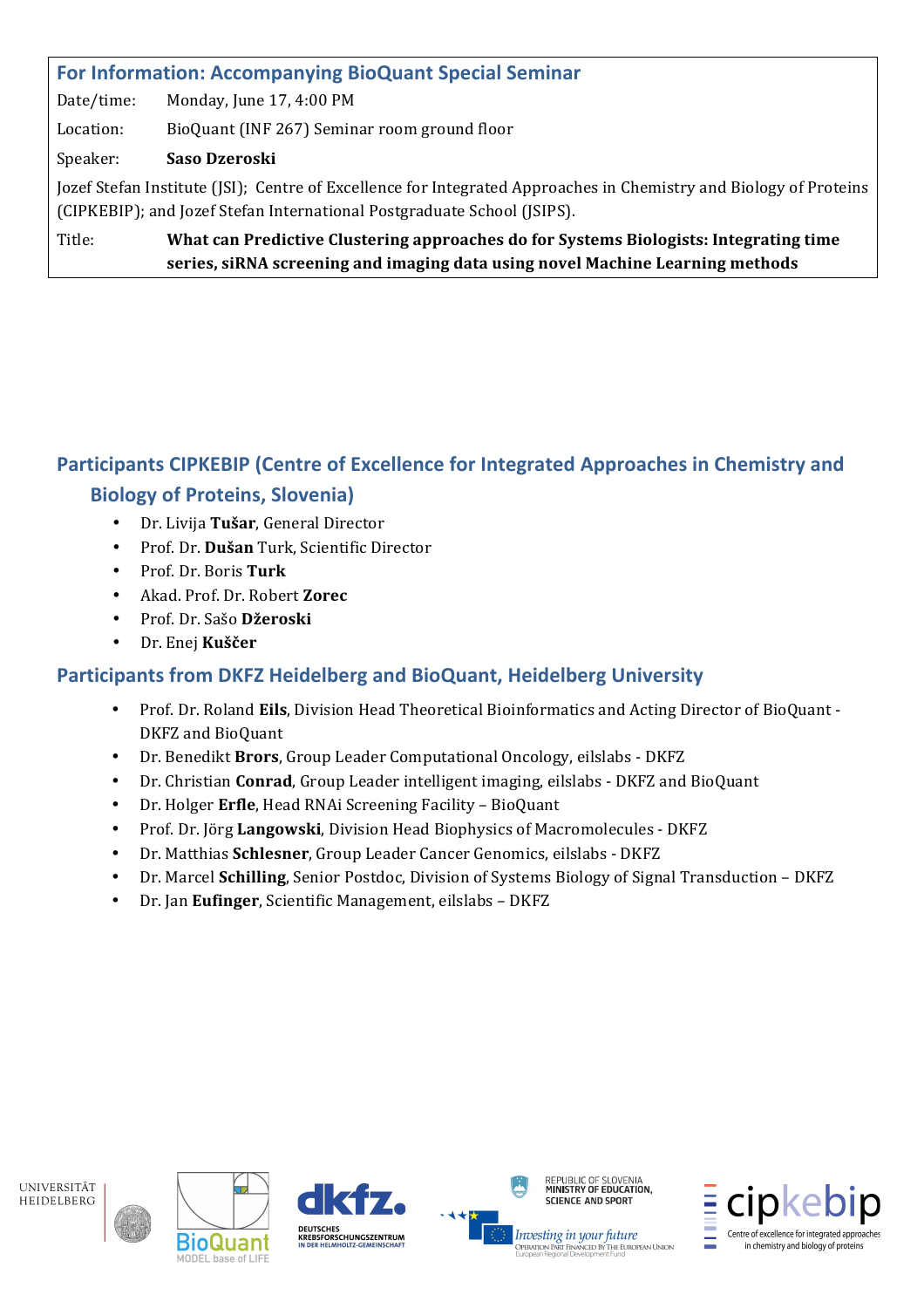# **Abstracts\$of CIPKEBIP Presentations**

### Dr. Livija Tušar: CIPKEBIP and scientific platforms in chemistry and biology of proteins

CIPKeBiP is a non-profit research organization. CIPKEBIP researchers have expertise in light microscopy, cell, molecular and structural biology, mass spectrometry, biochemistry, biotechnology, bioinformatics, and chemistry. Its goal is to provide scientific platforms for conducting internationally competitive, cutting edge research in the area of life sciences with focus on the studies of proteins in their ex vivo, in situ, and in vitro environments.

The following research infrastructure / scientific platforms are established:

- High resolution and super-resolution light microscopy for visualization of molecules and their interactions in cells or in tissues and organisms.
- Mass spectroscopy for analysis of protein composition in complex samples and analysis and identification of individual biological molecules and their modifications.
- Protein and structure production high throughput platform for analysis of molecular mechanisms from biochemical to atomic resolution studies (3D crystal structures, kinetics of interactions and properties of biologically active molecules - proteins and small organic molecules).
- Platform for development of biologically active organic molecules based on biological and chemical synthesis.
- Computational analysis of complex biological and other experimental data with the purpose of descriptive and predictive modeling, knowledge extraction and integration, as well as optimization of experimental approaches and technological processes.

### **Prof.** Dr. Dušan Turk: High throughput approaches to structural biology of endosomal enzymes, **MHC class II molecules, and surface proteins from human pathogens**

In the processes of adaptive immunity antigenic determinants are made recognizable by the immune system. An important part of the process is taking part in endosomal compartments, where foreign proteins are degraded to fragments, which can bind to MHC class II molecules for later presentation at the surface of antigen presenting cells. We have established expression systems in Escherichia coli, insect and mammalian cell lines by adopting approaches from the large high throughput labs. Approximately 50 human enzymes and MHC class II molecules, 50 surface and host interaction proteins from *Staphylococcus aureus*, and lately 20 from Clostridium difficile were selected for protein production, structure determination and further biochemical analysis. Within the last 3 years we were able to produce a number of proteins and a small number of structures.

#### **Prof. Dr. Boris Turk: Proteases in biomedicine: opportunities and challenges**

Proteases control a great variety of physiological processes that are critical for life, including the immune response, cell cycle, cell death, wound healing, food digestion and protein and organelle recycling. Their action is strictly controlled. Imbalances in their activities have been found to be critical in a number of pathologies, such as cardiovascular diseases, inflammation, cancer, osteoporosis, as well as in neglected diseases such as malaria and Chagas' disease, thereby making proteases suitable and valuable drug targets. A number of small molecule drugs targeting proteases are already on the market and many more are in development, supporting this view. Several recent strategies in protease research based on chemical biology, proteomics and nanotechnologies will be presented. This includes development of activity-based probes for in vivo imaging of proteases as a strategy for early diagnostics and monitoring of diseases, proteomics-based discovery of protease-based biomarkers and development of targeted drug delivery systems, which can decrease toxicity of the drugs and improve their bioavailability. Moreover, all these approaches provide major opportunities for identification of protease signaling pathways, which is of highest biomedical interest.